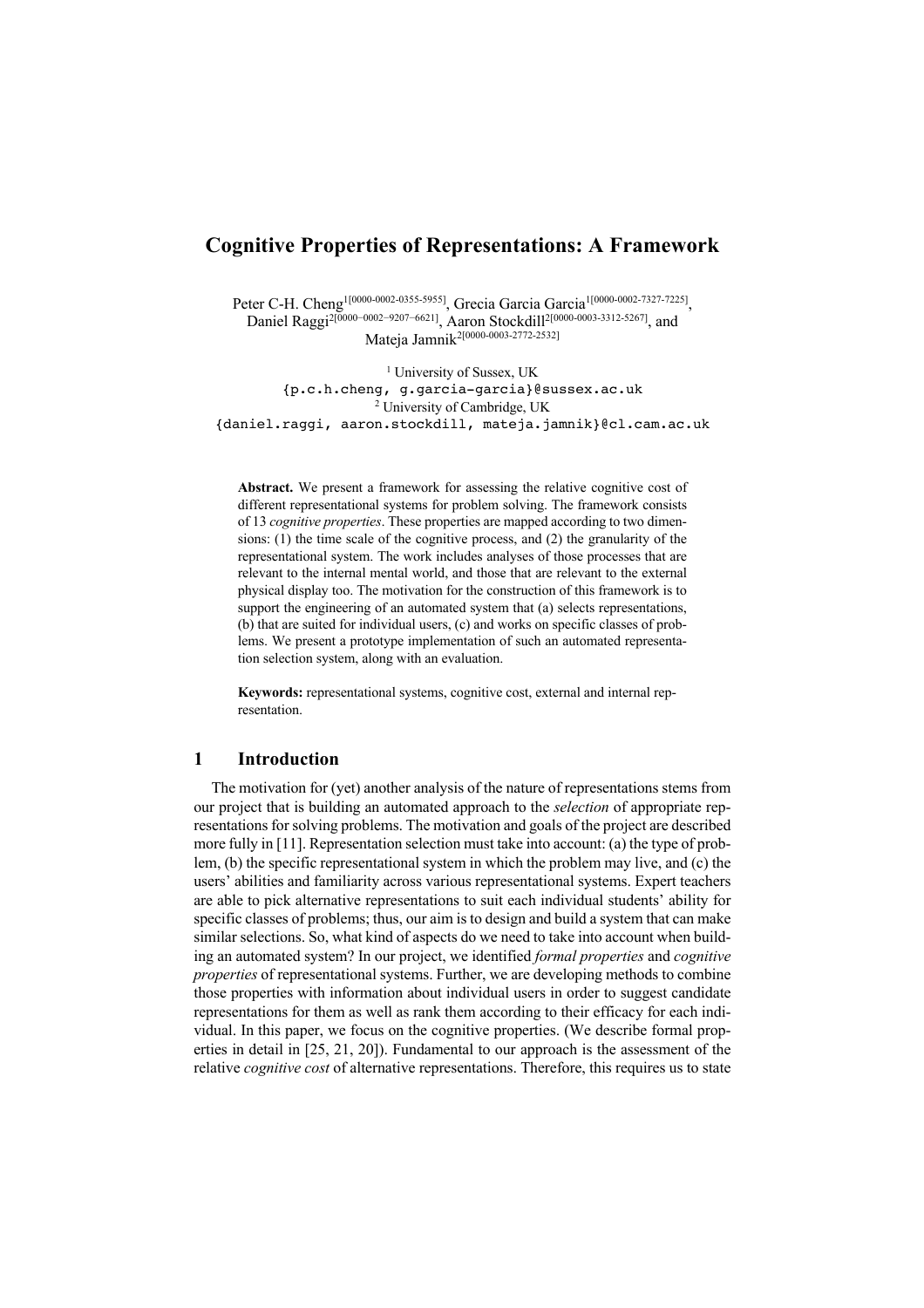what the cognitive properties are and to formulate cost measures for them, which will be used in the calculations of an overall cost of a representational system.

Many empirical studies have been conducted on the relative benefit of selected representations for specific tasks, such as [6, 13, 29]. However, it is unclear how these findings can be applied to the assessment of the cognitive costs of representations in general: they only address particular isolated factors. In contrast, we aim to address the following research questions:

- 1. What are cognitive properties and where do they come from?
- 2. How should cognitive properties' relative importance be assessed in the context of their multitude and diversity?
- 3. How can cost measures of the properties be combined to give the relative order of the effectiveness of representations?

Our aim in this paper is to provide the foundational framework from which to address these questions. To be clear, we are not pursuing a general psychological theory of representational systems, but aim to engineer a system to reason about representations; in other words, we want to explore how to give computers the ability to select effective representations for humans. Give the scope of this goal it is not possible to cover all relevant areas of the literature within this paper, so we have necessarily been selective.

The framework is presented in the next section. This is followed by the presentation of three sample solutions to one problem in three different representational systems. The five sections that then follow describe classes of cognitive properties identified by the framework. We then present an example on how the framework has been used in a prototype of an automated system for representation selection. The final discussion section reflects on the scope and limitations of our framework.

#### **2 Analysis Framework**

We use these abbreviations:  $R$  – representation;  $RS$  – representational system<sup>1</sup>;  $ER$  – external representation<sup>2</sup>; IR – internal (mental) representation;  $CP$  – cognitive property.

A *cognitive property* is a feature of a representational system that influences how information is processed, and is thus likely to affect the cognitive cost of using the representation (e.g., the number of symbols in a R can affect its cognitive cost).

By *cognitive cost*, we mean the cognitive load that a user experiences using a representational system. This might be measured empirically in terms of: the time taken to complete a problem; the number of operations or procedures used; a rating of the moment to moment subjective effort that the user perceived; the amount of unproductive effort due to errors or the pursuit of unproductive solution paths. At the level of cognitive processes, some of the factors that are known to underpin cognitive cost include (e.g., [19, 22, 5]): instantaneous working memory load; less accessible information; operators that take more effort to select or to apply; reduced ability to anticipate the

<sup>&</sup>lt;sup>1</sup> Following [20], a *representational system* is an abstract entity from which many distinct individual *representations* may be created.

<sup>&</sup>lt;sup>2</sup> Following [29], ERs are information and objects that exist in the external environment and can be perceived; while IRs are knowledge and structures in memory (p.180).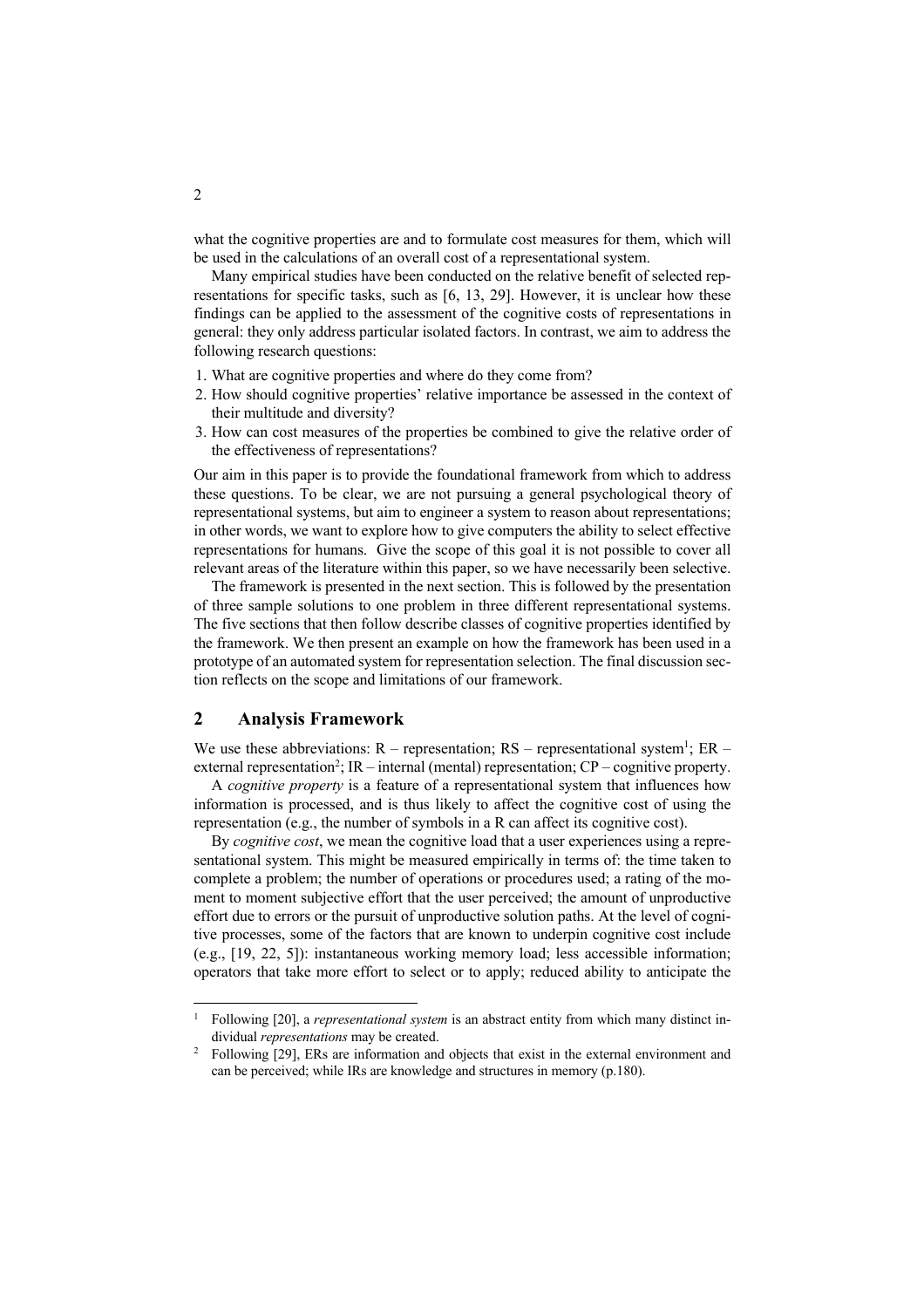consequence of applying operators; the possession of poor problem-solving heuristics; the lack of externalised memory or free-ride inferences. In contrast to [26]'s notation of cognitive cost, our approach broadens the idea to a wider range of temporal and granularity scales, rather than whole instructional tasks, but narrows the focus specifically on representational systems, rather than instructional interventions in general.

A framework for cognitive properties has stringent requirements. First, it should systematically identify cognitive properties without neglecting important high impact properties. Second, the CPs should directly relate to established cognitive phenomena and accepted theoretical cognitive constructs associated with representational systems (e.g., [15]). Third, it should identify unique CPs that overlap minimally in scope.

So, to define the framework, three distinct primary cognitive dimensions have been adopted, guided by insights from [1, 18, 23]. The space is represented in Table 1. The dimensions are:

- (1) The *granularity of components* of the ER: column headings in Table 1.
- (2) The type and temporal level of cognitive processing: row headings in Table 1.
- (3) Whether the component or the process is primarily associated with the ER or IR: see the names of some CPs in the cells of Table 1.

The framework embodies the idea that, as CPs are manifestations of interactions between cognitive and representational systems, both are conceptualised as nearly-decomposable hierarchical systems [23] that function over large ranges of spatial and temporal scales [1, 18] and are distributed between the IR and ER.

**Granularity of Components.** This is a dimension ranging across the size of cognitive objects that encode meaning. The *Symbol3* level is for elementary, non-decomposable carriers of concepts. Expressions are assemblies of elementary symbols, which occur at different hierarchical levels. The *Representational System* level concerns the complete notational system that is used in a particular case (the representation) for problem solving, which may include distinct sub-representational systems (*sub-RSs*).

**Type and Temporal Level of Cognitive Processing.** This dimension has two parts. The first part is composed of four temporal levels at which cognitive processes operate, ranging from 100 milliseconds to years (for example, from the time to retrieve a fact from memory, to the time required to acquire expertise). These levels are: (1) *registration*, (2) *semantic encoding*, (3) *inference*, and (4) *problem solution*. Registration refers to the process of acknowledging the existence and location of objects. The encoding level considers the cost of associating symbols with concepts. The inference level considers the cost of the arguments and difficulty of inferences. The problem solution level aptures the complexity of the problem state and goal structure. Relatively strong interactions occur between processes at a particular time scale, and relatively weak interactions exist between different time scales [18, 1] So, for the sake of analysis, cognitive

<sup>3</sup> Across disciplines, different terminology is used for *symbols* and *expressions*. From a computational perspective, [20] refers to *primitives* instead of *symbols*, and *composites* instead of *expressions*. These differences partially rise from different perspectives on what is understood by a basic/elementary unit, whether it is considered decomposable or not. As this paper focuses on cognitive aspects of RSs, we have adopted cognitive oriented terminology.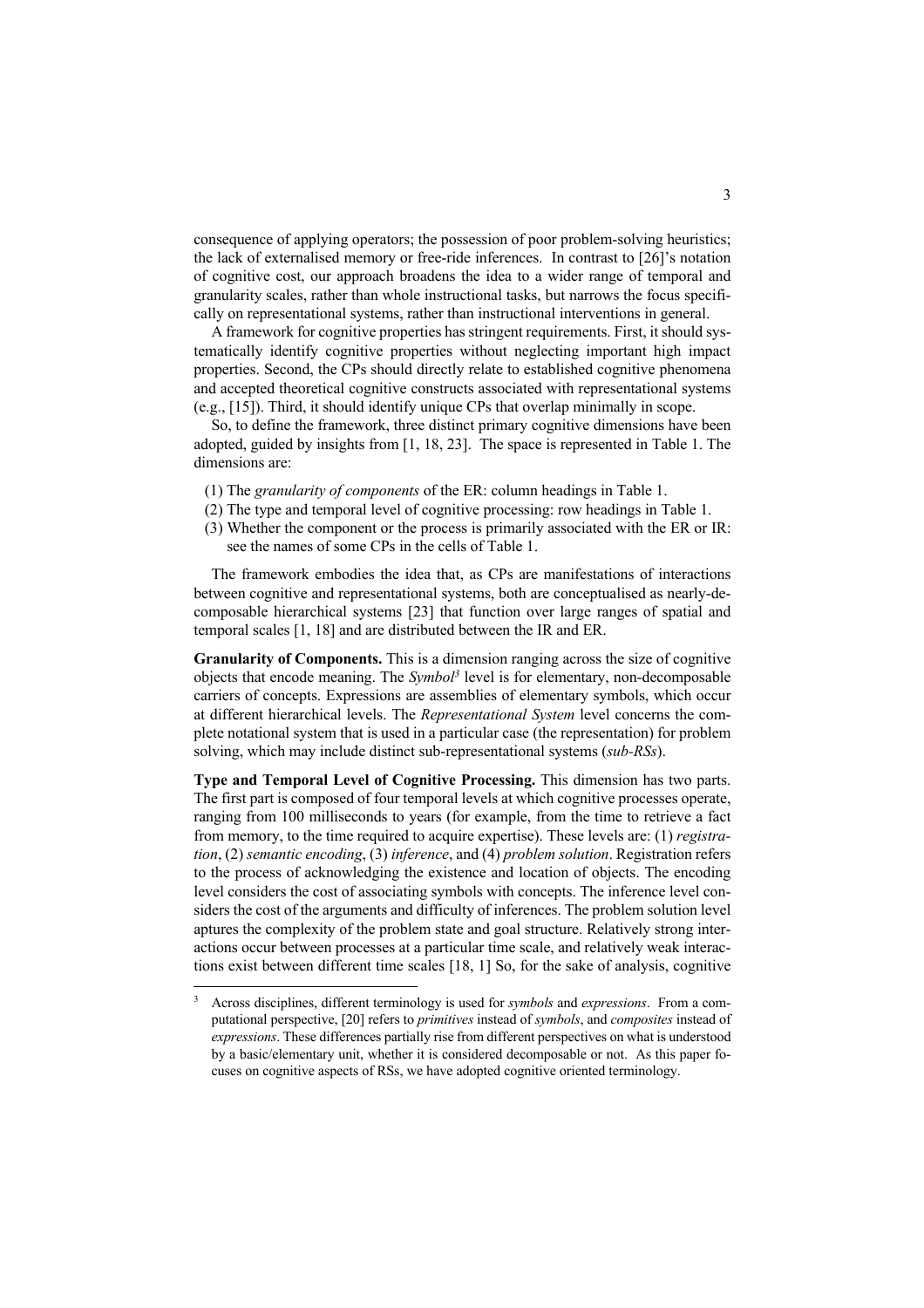**Table 1.** Cognitive properties framework.

|                |                 | <b>Notation Granularity</b>   |                       |                                |
|----------------|-----------------|-------------------------------|-----------------------|--------------------------------|
|                |                 | <b>Symbol</b>                 | <b>Expression</b>     | <b>Representational System</b> |
| Level          | 0. General      |                               |                       | Sub-RS-variety                 |
|                | 1. Registration | Registration-process          |                       |                                |
|                |                 | Number-of-symbols/expressions |                       |                                |
|                |                 | Variety-of-symbol/expressions |                       |                                |
| $\overline{5}$ | 2. Semantic     | Concept-mapping               |                       |                                |
| Type           | encoding        | ER-semantic-process           |                       |                                |
|                |                 | IR-semantic-process           |                       |                                |
| Cognitive      | 3. Inference    | Quantity-scale                | Expression-complexity |                                |
|                |                 |                               | Inference-type        |                                |
|                | 4. Problem      |                               |                       | Solution-depth                 |
|                | solution        |                               |                       | Solution-branching-factor      |
|                |                 |                               |                       | Solution-technique             |

processes at scales, differing by an order of magnitude, may be treated as nearly independent. Nevertheless, short processes will impact long processes cumulatively.

The second part of this dimension is a further level zero, *general*, in Table 1, which accommodates a CP that is not covered by the four temporal levels, but it is a feature that affects how information is processed too.

**Association with the ER or IR.** This third dimension is recognised because the nature of some process that serve the same cognitive function may actually differ substantially between the IR and ER, and so, they need to be explained in terms of different CPs.

The CP framework builds upon the taxonomy of characteristics of effective RSs compiled by [5], but diverges from that work by providing an underpinning cognitively motivated theoretical justification for the framework's structure. CPs are included in the framework on the basis that a theoretical argument can be made that the CP impacts the cost of using a representation. Inclusion makes no claim that a simple measure of cognitive cost or practical means to compute the cost is necessarily available; this issue is discussed below. As will be noted, some of our proposals need additional empirical support. Before considering the CPs named in Table 1, we present the solutions to a problem in alternative representations to provide running examples.

### **3 Sample Representations and Problem**

We selected probability problems as one target domain for our project because they are knowledge-rich and can be solved using a large variety of alternative representations. Probability tests are a good exemplar: they are an important class of problems that have wide application in many disciplines, but are known to be challenging for problem solvers and learners. Consider this medical problem:

*1% of the population has a disease D. There is a test, T, such that: (i) if you have the disease the chance that T comes out positive is 98%; (ii) if you don't have the disease the chance that T comes out positive is 3%. Suppose Alex takes the test and it comes out positive. What's the probability that Alex has the disease?*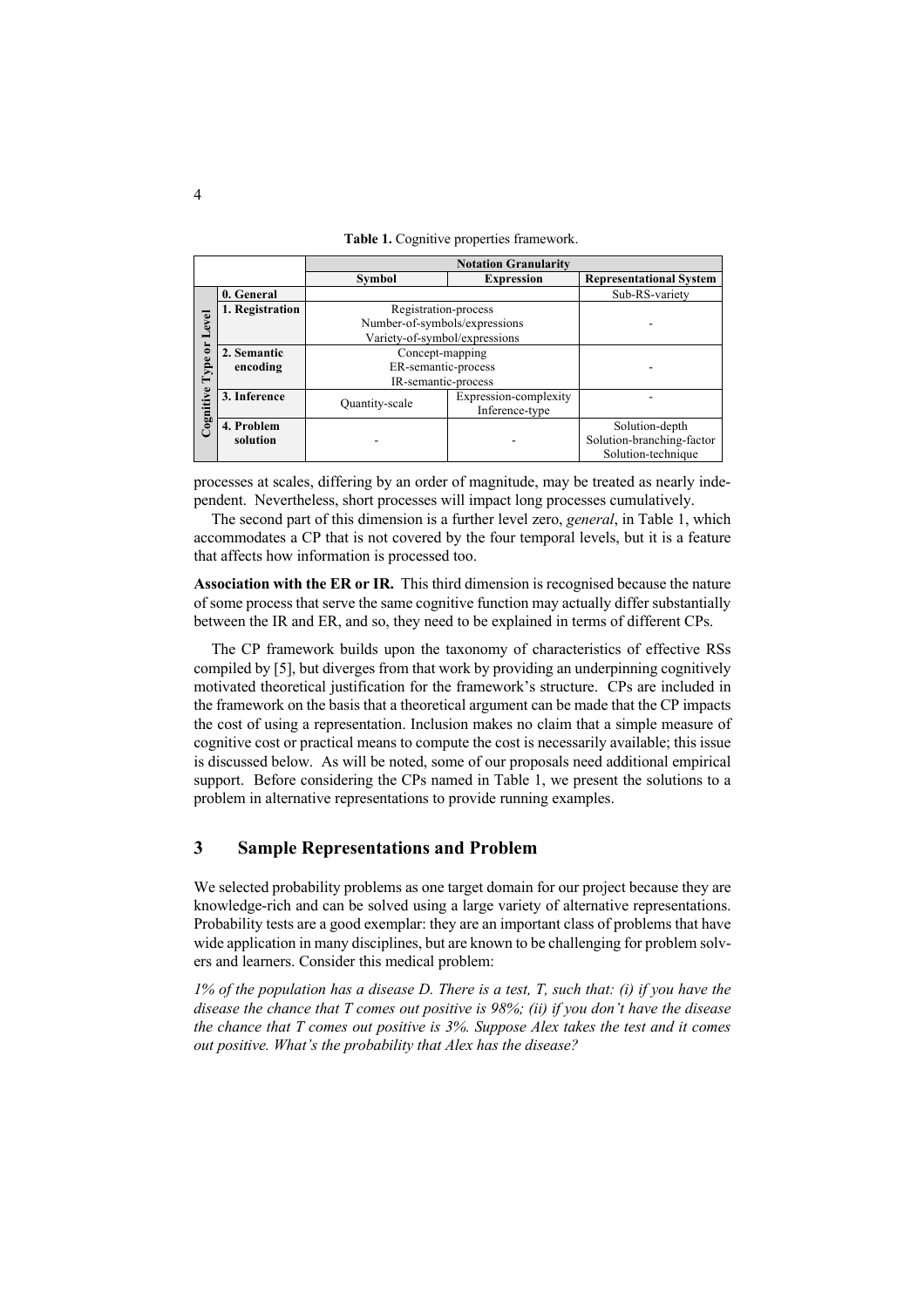Fig. 1 shows ideal solutions in two conventional representations: algebraic *Bayesian representation* and *contingency table*; a third representation uses *Probability Space (PS) diagrams* [4]. PS diagrams exemplify how our framework can be applied to novel representations for which analysts do not have established intuitions. Also, PS diagrams provide an interesting test case as they integrate information about sets and probability relations using a coherent diagrammatic scheme that has been shown to substantially enhance problem solving and learning with little instruction. The green text in Fig. 1 shows values given in the problem statement shown above.

The problem is a fairly canonical test situation, but has a complication. The test is not an independent trial, but depends on whether the disease is actually present or not. Thus, the five-line Bayesian solution (Fig. 1a) employs steps that are beyond school level probability: (1) Bayes' theorem; (2) law of total probability applied to the denominator; (3) De Finetti's axiom of conditional probability. Clearly, this solution requires a high degree of mathematical sophistication.

The contingency table solution (Fig. 1b) assumes that the user knows the arithmetic rules governing continency tables; the formulas in smaller letters at the bottom right of the cells. The solution progresses by successively entering given values of the problem statement into the cells, taking into account the arithmetic constrains. It is completed by selecting the values from the cells that correspond to the target condition probability and calculating the answer, as captured by the line below the table. Since the user must be proficient at using contingency tables, they should be able to handle the impact of lack of independence of the test and to complete only germane cells.

Students, who do not have mathematical instruction beyond 16 years of age, can solve the medical problem by drawing a diagram like Fig. 1c, after just two hours of instruction on PS diagrams [4]. A typical solution using PS diagrams might proceed by sketching the sub-diagram for a binary outcome trial first: this is the horizontal line *D* in the diagram, which consists of the slightly misaligned 'no' and 'yes' sub-segments. Then, two more sub-diagrams are drawn within line *T* (below line *D*); each one covers the two test outcomes of each state of *D*. For example, the left sub-diagram of *T* (consisting of two slightly misaligned segments on the left) covers the test outcome when the person '*does not have the disease*' (since it is under the 'no' sub-segment of *D*) and



**Fig. 1.** (a) Bayesian representation, (b) Contingency Table, and (c) Probability Space Diagram solutions to the medical problem.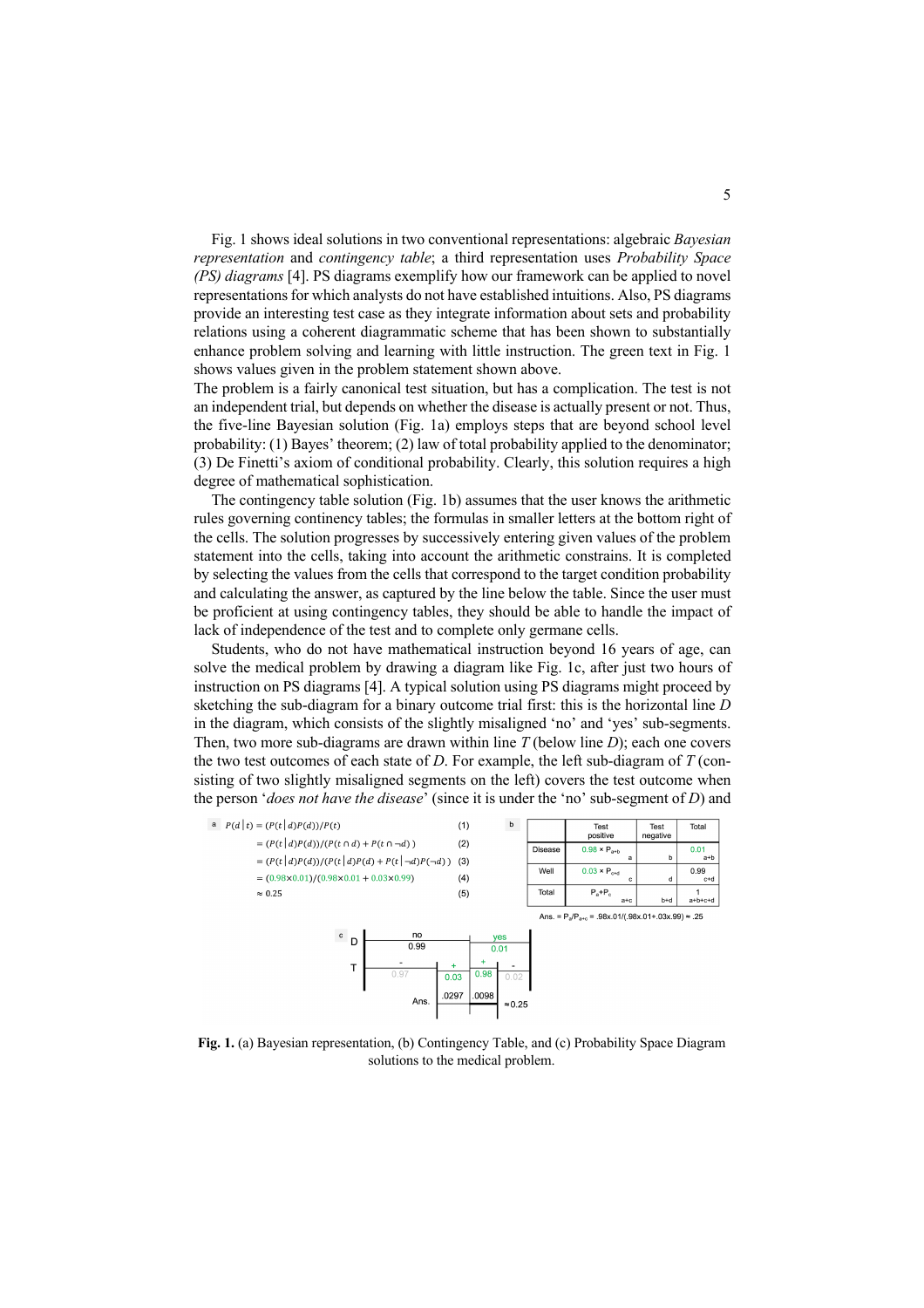it shows a sub-segment for when '*the chance that T comes out positive is 3%,*' which is labelled with the  $+$  sign and the  $0.03$  value; thus, the sub-segment labelled with the sign '-' and value '0.97' represents the chance that T comes out negative. With kinder numbers, the diagram could be drawn to scale, nevertheless, the (green) numbers record the information given in the problem statement. Knowing the probability of each space (or sub-space), proceed to review the full diagram vertically. As required, we focus on the positive  $(+)$  outcomes of the test (the two middle segments labelled  $'$ + within *T*), which gives us a conditional sub-space that is represented with the horizontal line '*Ans.*'. Using one of the basic rules of PS diagrams, we can calculate the probability of the outcomes in that sub-space, by multiplying the values of the no\_*D* and yes\_*T* outcomes  $(0.99*0.03=0.0297)$ , and the values of yes *D* and yes *T* outcomes (0.01\*0.98=0.0098). Now, the probability of "*Alex has the disease*" is given by the portion of the conditional space that is yes\_*D* within line '*Ans.*' (thicker sub-segment) which by an approximate mental calculation, is about a quarter.

The comparison of these examples will informally support the claims below about cognitive cost of different CPs.

### **4 General Cognitive Property – Sub-RS-Variety**

Much of the literature on representational systems has typically focused on RSs with a single format and made comparisons between such unitary RSs. However, all but the simplest RSs are heterogeneous mixtures comprised of *sub-RSs*. Thus, the **sub-RSvariety** is a CP, because sub-RSs are systems which must work in a coordinated fashion. This entails matching information between the sub-RSs or translating information from the format of one into another. Impacts of multiple sub-RSs include, for instance: increased frequency of attention switches between sub-RSs, with all of the attendant delays in reactivating propositions associated with each sub-RSs; greater number of inference rules to handle; more opportunity for potential errors. Thus, high heterogeneity of sub-RSs incurs a heavy cognitive cost [27].

Obviously, an RS is heterogeneous when it is composed of sub-RSs that would be independently be considered as RSs in their own right. For example, in Fig. 1a, the Bayesian notation operates on the quantities of probability,  $P(...)$ , separately from the set theory notation embedded with the parentheses. More formally, sub-RSs may be distinguished in four related ways. (1) A part of the RS is governed by an exclusive set of syntactic rules, likely applied to distinct operator symbols (i.e., in [14]'s terms, it possesses a different *format* compared to the rest of the RS). (2) A part of the RS encodes a distinct set of domain concepts, so it may be a separate sub-RS: in the contingency table representation, rows and columns encode relations among sets, whereas the cell entries are formulas involving magnitudes of probabilities. (3) An RS has an indexing system that serves to coordinate between sub-RSs, but that does not directly encode domain concepts: for example, the cell labels and subscripts within the contingency table. (4) A part of the RS is a sub-RS and is spatially remote from the RS: for instance, the equation below and apart from the contingency table in Fig. 1b.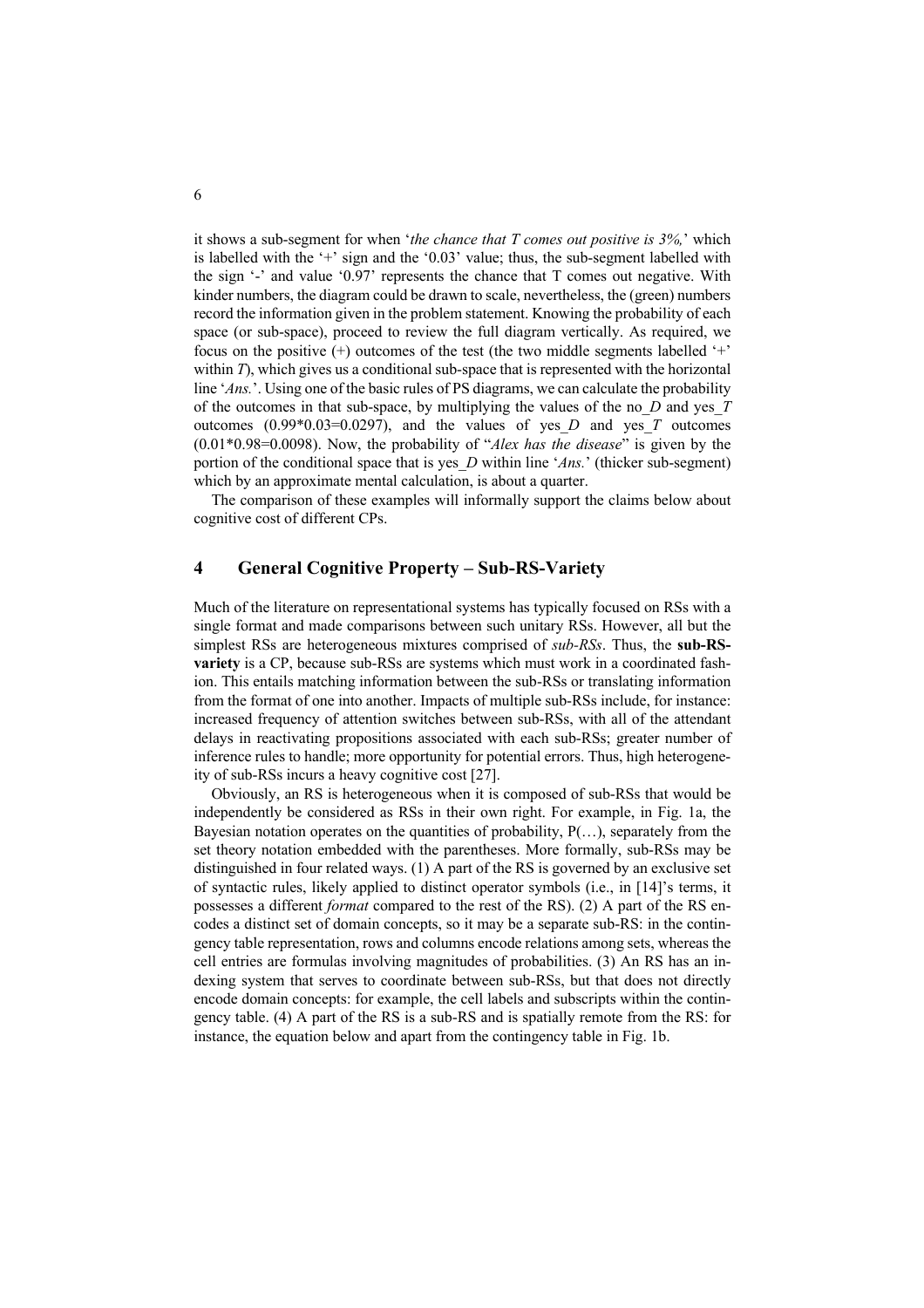Numeration systems are in themselves RSs [30], so any RS that includes numbers has at least two sub-RSs. This is the case in our three representations in Fig. 1. However, numbers may be set aside in the count of sub-RSs because every one of our representations uses them in a similar fashion. So, the *differential* cost of their presence across the three representations will be small compared to other CPs.

The Bayesian and contingency table representations are likely to have a similar cognitive cost in terms of the number of sub-RS-variety CP. In contrast, the PS diagram does not appear to meet many of the criteria for the existence of other sub-RSs, in fact, it may be a special case of a representation without instances of other sub-RSs, and thus, its cognitive cost is predicted to be less than the cost of other two representations.

# **5 Registration Cognitive Properties**

Registration is the first of the four main temporal levels of cognitive process in the framework. An RS has a vast number of possible features that might serve as symbols because any part of feature of a graphical element could be selected arbitrarily, such as the '|' or the ' $-$ ' in a '+', or even their point of intersection. Registration process establishes what particular objects, features, or groups of objects are taken to be a potential symbol (or expression), by acknowledging their existence and noting their location in the representation.

Registration occurs when we seek a symbol in the ER to match a concept (in the IR). Alternatively, we may examine an ER to find symbols in at least two ways. (1) We may use our knowledge about the RS. For example, the answer to a problem, in a problem solution, is likely to be found at the bottom of the solution – as in Fig. 1a. (2) If we are not familiar with an RS, then those features that vary with the RS are potential symbols or expressions, but constant features are not. For instance, the size of the font in the Bayesian example in Fig.1 is fixed, so it is not meaningful, but it would be if the formulas included subscripts (as in Fig. 1b).

The **registration-process** CP concerns the various types of cognitive processes that are used to register symbols or expressions. The purpose of this CPs is to specify the relative cost arising from those processes. The processes, in order of increasing cost, are: (a) *iconic*, (b) *emergent*, (c) *spatial-index*, (d) *notational-index*, and (e) *search*. (a) The iconic registration process rapidly focuses attention upon 1 object or 1 group that is highly recognisable to the user due to its familiarity. For example, following instruction, students familiar with PS diagrams will perceive the main space (*D* and *T* lines) in Fig. 1c as a single object; or the symbol ' $\approx$ ' in Fig. 1a can be rapidly recognised given its location and shape. (b) Emergent registration processes occur when a group of symbols are arranged so that they form a perceptual Gestalt (e.g., continuity, closure). For example, the numbers in parentheses in Fig. 1a, which are not part of the solution, but can be used to refer to the different algebraic statements. (c) Spatially-indexed registration processes exploit the spatial organisation in the RS, as described by [14]. (d) Notational-index registration processes exploit some alphanumeric system to organise or index objects, such as the reference letters in the contingency table of Fig. 1b. (e) Lastly, the registration process may default to mere search, perhaps using heuristics or just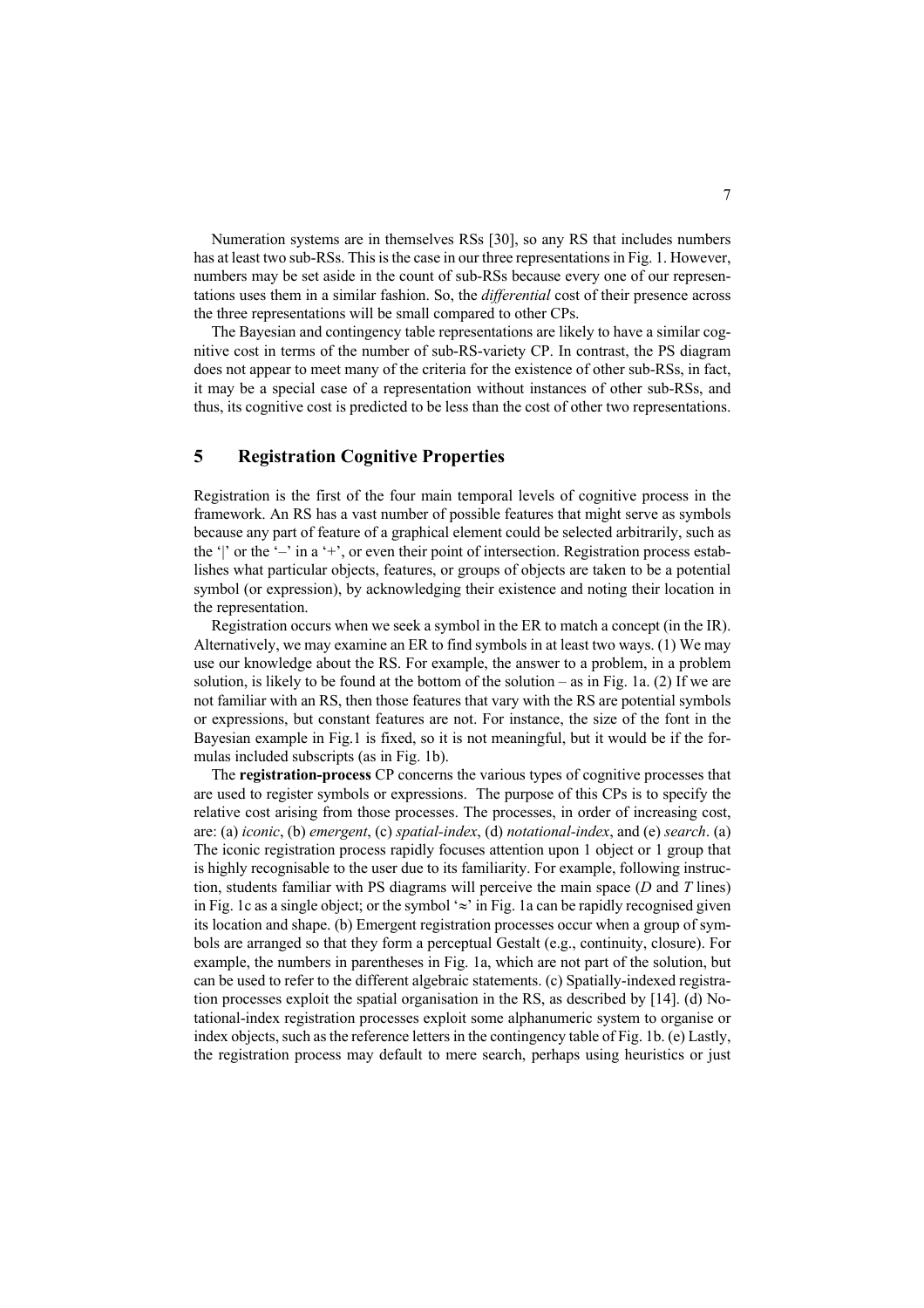exhaustively, when the other processes are unavailable (e.g., find 't $\neg$ d' in Fig. 1a). Although we consider our proposed order for these processes to be sensible, further empirical evidence is needed to confirm this order.

The other pair of CPs at the registration level address (a) the **number-of-symbols** or **expressions** and (b) the **variety-of-symbols** or **expressions**. An elementary *symbol* is a non-decomposable carrier (representation) of a concept. For example, in our three sample representations, symbols include: variables and mathematical operators, table cells, and labelled line segments, respectively. The notion of *symbols* also encompasses graphical properties of ER tokens that in themselves may encode particular concepts; for example, the thickness of a line segment in the PS diagram denoting the solution. *Expressions* are assemblies of elementary symbols, which occur at different hierarchical levels; such as algebra formulas or their parts, rows and columns of the contingency table, or the horizontal lines for a particular trial in the PS diagram. In some circumstances we may treat expressions as single objects; e.g., dividing throughout by one side of an equation to obtain a form equal to unity. So just as the number of symbols will impact the cost of using a representation, so will the number of expressions.

It is unlikely that the cognitive cost of the number-of-symbols CP will be a simple linear function of the number-of-symbols, because of the propensity of the mind to chunk information [16]. The same is likely to be true for number-of-expressions, as chunking is a hierarchical process [23]. In the Bayesian representation, the number of symbols including ' $P(...)$ ' is 14. However, the cognitive cost is more likely to be a count of the variety-of-symbols/expressions, as chunking does not operate directly on categories. For the contingency table representation, the varieties (types) include the table cells, variable names, and numbers.

### **6 Semantic Encoding Cognitive Properties**

This set of CPs considers the cost of associating symbols and expressions with concepts, that is, the establishment of meaning (not just mere existence and location as in the registration level). Two aspect are considered. One addresses the relation between concepts and things encoding them in a representation, and the other concerns the cognitive processes.

The first CP of the first aspect is **concept-mapping**, which applies both to symbols and expressions. This CP draws upon the literature on the nature of possible matches between symbols (tokens) and expressions in the ER and concepts in the IR [9, 17]. There are five ways in which matches may occur, which are described next in likely order of cognitive cost. As our focus is cognitive, we propose a slightly different ranking to [17]. (1) *Isomorphic*: Matching occurs when each concept precisely matches one symbol; this entails the lowest cognitive cost. (2) *Symbol-excess*: It occurs when some symbols do not represent any domain concept, they only add noise to the representation. Normally, when a user is familiar with the representation, such noise (junk) symbols can be ignored without undue effort. (3) *Symbol-redundancy*: It occurs when one concept maps to many symbols. For example, as in the Bayesian representation in Fig. 1a, the symbol '*d*' appears several times. In terms of cost, some effort is required to handle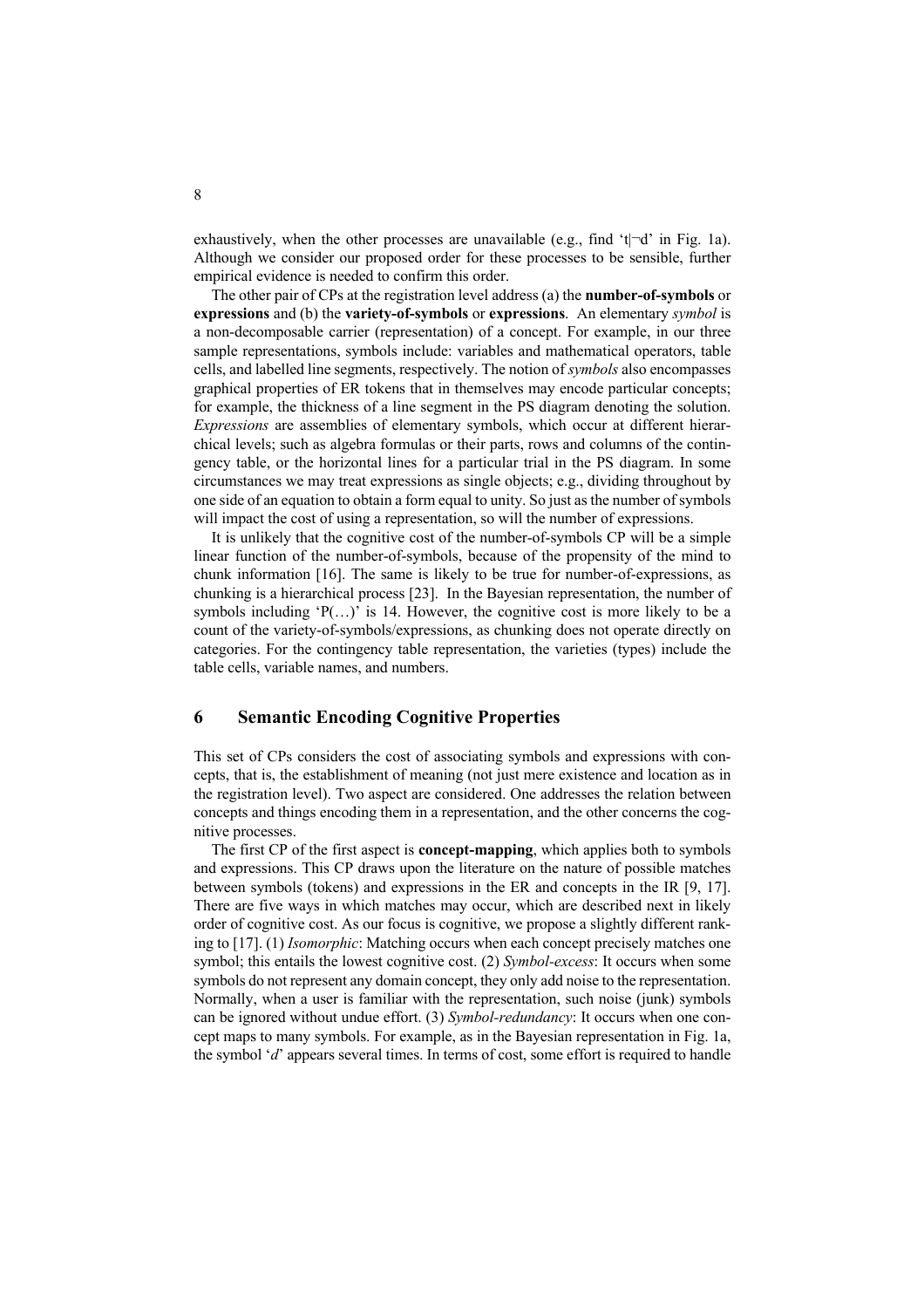this, but since we are naturally able to deal with duplicated symbols and synonyms, the cost may not be too high. (4) *Symbol-deficit*: The cost increases in this case because there is no symbol for a concept, so the benefits of externalising memory are not available. Thus, effort must be expended to place a mental pointer to where its symbol would have appeared in the ER. (5) *Symbol-overload*: This is the worst kind of match. It occurs when multiple concepts map to one symbol. This has the grave potential of propagating error due to confusion. To avoid such errors, laborious inferences exploiting contextual information must be executed to mitigate such ambiguities. The contingency table and the PS diagram are largely isomorphic, in part because the numerical contents of cells of the *Test negative* column have been omitted from the table and the negative test values have been greyed out in the PS diagram, specifically to reduce symbol-excess for the medical problem. Finally, regarding the proposed order for these processes, we are currently working on supporting these claims with empirical evidence.

The next pair of CPs deal with cognitive processing costs. The **ER-semanticprocess**, which applies both to symbols and expressions, refers to five cognitively different types processes that associate symbols or expressions in the ER to concepts in the IR; these are listed here in our proposed rank order of cost. (1) The easiest, *knownassociation* encoding, depends on the familiarity of the user with the RS (e.g., people are typically familiar with numbers, such as the numbers in Fig. 1). (2) *Visual-properties* can be used to represent quantities. This generally has a low cognitive cost, but there are variations among properties that may increase the cost, such as position, length or angle for instance [6]. (3) The *linear-order* in one spatial dimension can readily encode information. For example, temporal sequencing of events *D* and *T* in the PS diagram, or placing the result of a computation to the right side (instead of the left) of an equal sign in a Bayesian solution (Fig. 1a). (4) Encoding the meaning of a symbol due to its *spatial-arrangement* in 2D is more challenging and uses devices such as: coordinate systems or arrays (e.g., the contingency table), hierarchical assemblies (e.g., the PS diagram), or networks (e.g., trees or lattices). (5) The costliest encoding is for *arbitrary* unstructured list of collections.

**IR-semantic-process** is the other in the pair of CPs and applies to symbols and expressions. We identify five processes within this CP, which are presented in our proposed rank order of cost (c.f., [15]). (1) The lowest are known *cases*, or prototypes, such as our understanding of the general format of a contingency table. (2) More complex and costly are *schemas*, whose slots and fillers require more processing (e.g., PS diagrams are diagrammatic configuration schemes [12]). (3) IRs based on *rules* are next, which are more costly because they have fewer constrains, so effort must be expended just to identify categories and track concepts. (4) *Mental-imagery* is more costly still, because the imagery system's limited functionality and resolution will tend to demand multiple iterations of procedures [7]. (5) *Propositional-networks*, such as analogies, are the costliest because they are largely built on simple associations, which place little constrain on valid inferences. The form of a given RS may suggest what IR a user will likely adopt (e.g., for Fig. 1a: rules; for Fig. 1b: schema; for Fig. 1c: diagrammatic schema). So, the ordering provided by these processes provides means to estimate the relative cost of the CP.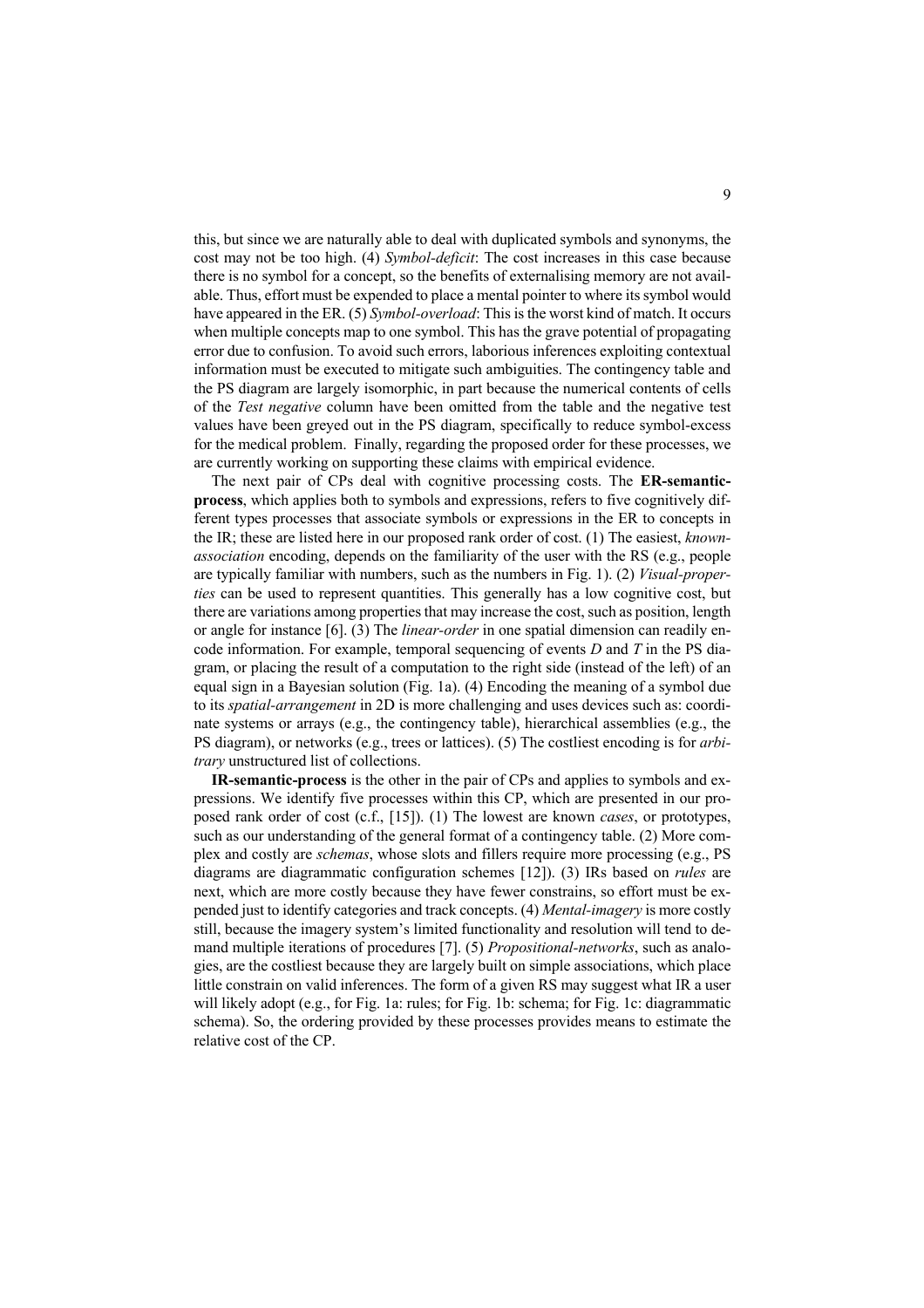Note that the order of our proposed processes for ER- and IR-semantic-process CPs, although sensible, is something that needs to be demonstrated empirically too.

### **7 Inference Cognitive Properties**

This penultimate group of CPs concerns costs at the level of making inferences. One of the properties in this group is **quantity-scale**, which concerns the type of quantity or measurement scale that dominates an RS, specifically, *nominal*, *ordinal*, *interval* or *ratio* [24]. Zhang [28] considered the role of quantity scales in the design of representational systems, and the scale hierarchy is well documented [31]. Here, we claim, further, that as the more sophisticated scales have more information content, they will impose greater cognitive cost. However, it is unlikely that RSs will differ in their use of quantity scales, because this is substantially determined by the content of the problem. For example, all three of our examples in Fig. 1 involve quantities related to nominal (manipulation of sets) and ratio (manipulation of probability quantities) scales. Rather, this CP is included because users' degree of experience in reasoning with more sophisticated scales is likely to have cost implications. For this CP, we are currently conducting empirical studies about the order of the scales.

The next CP in the inference group is **expression-complexity**. Obviously, the longer an expression, the more components it possesses or the more tortuous it is, the greater the costs of using it to generate new information. For instance, it is easier to understand how each part of a PS diagram constrains the size of other parts than it is to work out how the magnitudes of variables vary in relation to each other in the Bayesian representation. Expression-complexity may be decomposed into particular factors such as the depth of relations and the arity of relations. The former is the number of levels of nesting of relations. The latter is the number of arguments that relations take. The more arguments, the more information must be handled, so the greater cost [10]. For instance, the calculation of the final answer in the Bayesian and the contingency table solutions take six numbers, whereas only two are used in the PS diagram solution.

Not all inferences have the same difficulty, so the **inference-type** CP considers various types, for which we propose this rank ordering cost: (1) *symbol-selection* (e.g., lookup a table cell entry); (2) *assign/substitute* a symbol or concept (let the top-left subsegment line in the PS diagram in Fig. 1c stand for no\_*D*); (3) *compare/match* symbols or concepts; (4) *select-expression*; (5) *substitute-expression*; (6) *calculate*; and (7) *transform-expression*, which re-arranges the structure, resulting in a new relation (e.g., writing a new line in Fig. 1a; drawing a new sub-space in Fig. 1c). The Bayesian representation in Fig. 1a is dominated by the costliest of the 7 inference-types (e.g., transform-expression), but not so for Fig. 1b and 1c. Again, some empirical evidence will be needed to support our proposed order of processes for this CP.

## **8 Problem Solution Cognitive Properties**

To capture the impact at the overall level of problem solutions, three CPs are proposed [19]. The first two are **solution-depth** and **solution-branching-factor**, which consider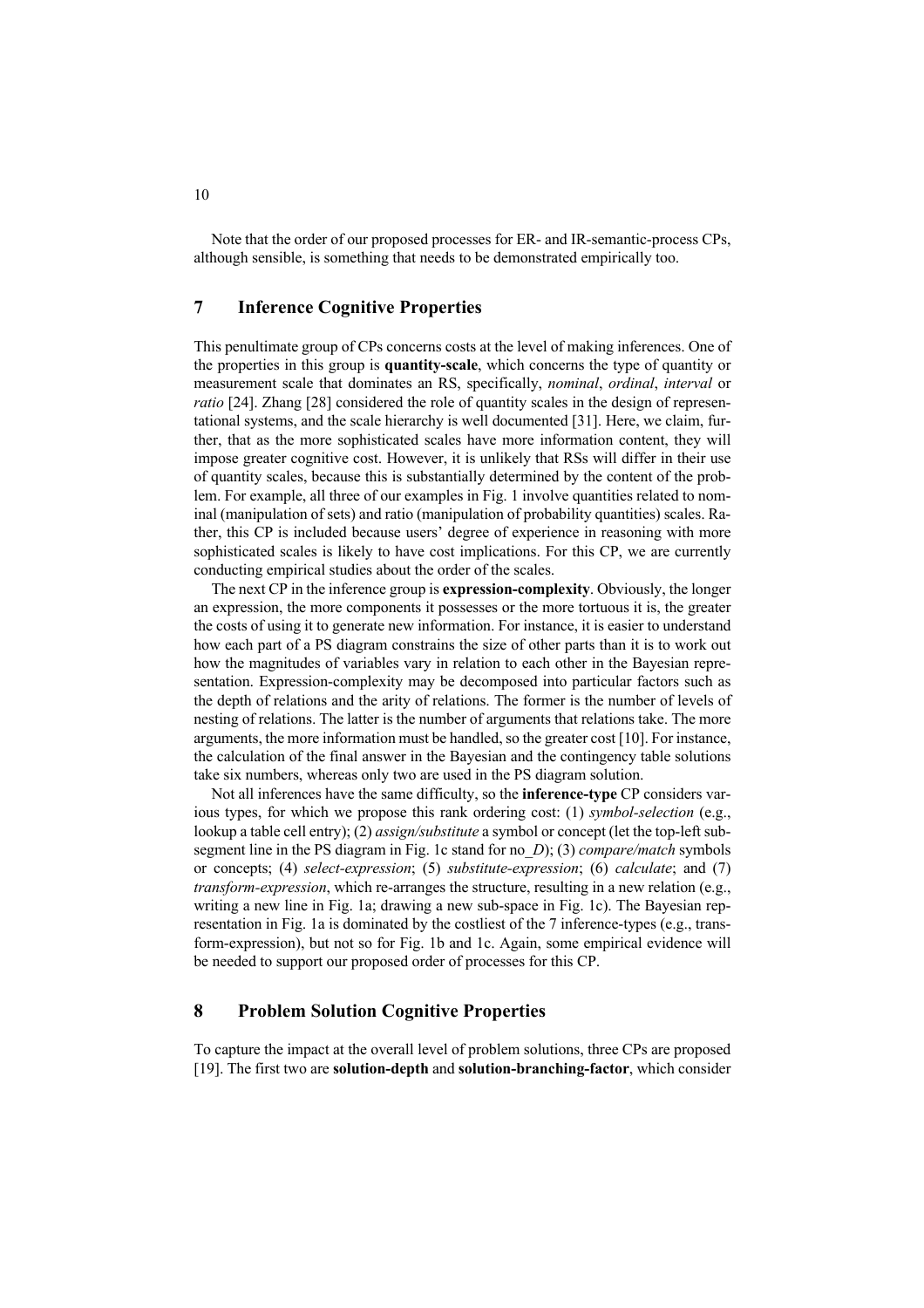the overall topology of the hierarchical problem state space that users of a representation generate when solving problems. Solution-depth is the number of steps on the most direct path between the initial state and solution. The solutions to the medical problem in Fig. 1 are ideal solutions, with no back-tracking nor branching, so the number of operations that generate the solutions is also the solution depth. The solution-branching-factor addresses the likely width of the problem space experienced by a problem solver. For example, the branching factor from step 1 to 2 in Fig. 1a is higher than in Fig. 1c: a problem solver using a Bayesian representation may need to consider several theorems to move from step 1 to 2; while a problem solver using the PS diagram just needs to draw the different events for each of those steps. A problem state space given by an RS offers the problem solver alternative paths to follow and it will increase costs in at least two ways. First, it is the simple challenge of choosing which path to follow; and second, many alternative paths may lead to impasses rather than solutions. Clearly, the heuristics possessed by a problem solver will influence the solution-depth and the solution-branching-factor.

The **solution-technique** CP considers problem solution approaches that depend on the nature of the problem, which are distinct from general heuristics, and focuses on the nature of the procedures that are used for solutions. Two problem solutions might have the same breadth and depth but may vary in the variety of operators that are used to generate expressions. For example, a solution in a PS diagram typically involves iterative applications of finding a subspace in the diagram and drawing further sub-divisions of them, whereas algebraic solutions invoke a larger range of operations that vary with the changing structure of the expressions [4]. As teachers of programming know, iterative processes are typically easier to grasp and to implement than recursive processes. Hierarchical processes also tend to be more complex than iterative processes, because they require nested sub-procedures and the management of sub-goals.

#### **9 Example of Application**

One can envisage many uses for the CP framework [11]. It may serve as a checklist of factors that instructors might consider when they develop a curriculum in order to determine the order in which to introduce different representations. More ambitiously, we are using the framework to develop an AI engine that will automatically select representations that are suited to particular problems and users with different levels of familiarity of a target pool of representations. This section of the paper summarises the role of the CPs framework in the development of our first prototype of a representation selection system called rep2rep [20] as a concrete illustration of the framework's utility. In [20], the main focus is on the formal properties and the application of our framework, whereas the underpinning cognitive rationale is the main contribution of this paper.

The general challenge is to develop computational mechanisms that formalise the CPs described by the framework in such a way that their associated cognitive costs can be accurately calculated – to enable the selection of effective RSs for problem solving.

In order to meet this challenge, we need to cover two levels of abstraction. At the lower level we have questions such as 'how do we count the number of symbols in a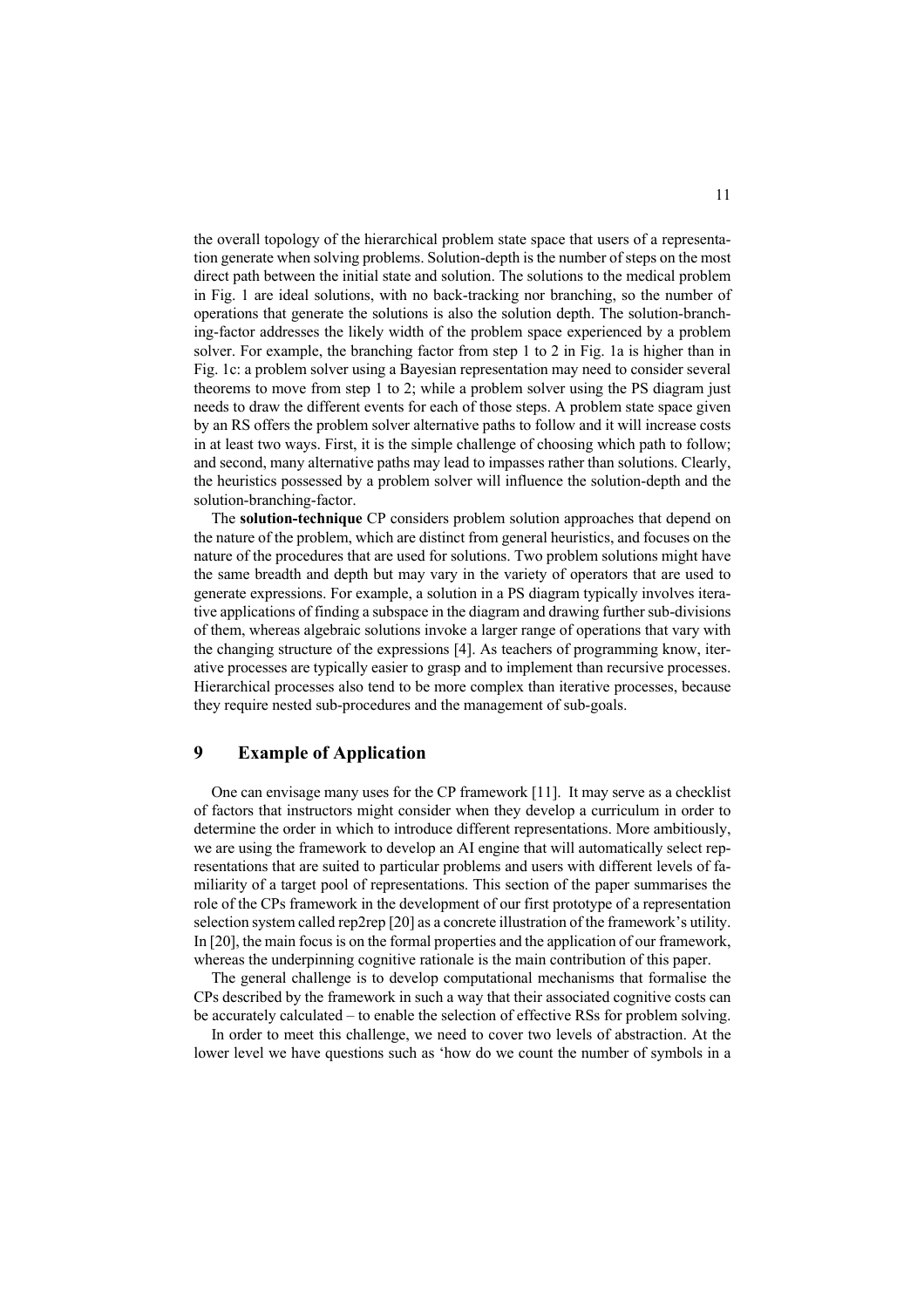representation?' and 'what is the expected cost of reading any of the symbols in Fig. 1a?' – which requires a prediction of how the physical components would be chunked into discrete symbols and how much time and effort it would take. And at the higher level, we have questions such as 'how does the number of symbols affect the cost?'. For our computational formalisation, we *assume-as-given* some answers to the lowerlevel type of questions. We only address computationally the higher level. To be clear, this does not mean that we *have* concrete answers to the lower level-type of questions. It only means that to turn our implementation into a full computational formalisation of the framework we need to *plug in* mechanisms that yield the lower-level values.

Computationally, we encode representations abstractly as collections of *primitive terms*, *patterns*, *laws*, and *tactics*. We call these the *formal components* of a representation. Terms (or symbols) are assigned *types*, and patterns capture the idea that highergranularity items (*composite terms*) in a representation are formed from lower-granularity items, all the way down to the primitive terms. Specifically, a pattern describes the structure of composite terms (of a certain type) which are made up from more basic terms of certain types. This abstraction – of patterns as the glue of composite terms – can capture the complexity of various grammars: from natural language, to formal mathematics, to graph-theoretic or geometric diagrams [20, 21]. Analogous to the way in which patterns describe the structure of composite terms from more basic terms, tactics encode the structure of inferences from more basic knowledge, all the way down to laws<sup>4</sup>. Moreover, the links between different representations (e.g., how the same problem is encoded in multiple RSs) is captured by the concept of *correspondence*. Lastly, the user's general *expertise* is captured simply as a value between 0 (novice) and 1 (expert).

Given the abstraction of representations into their formal components, the question now is how the CP framework is applied. For the work in [20], we formalised a version of each of: sub-RS variety, registration (of primitives and composite terms), conceptmapping, quantity-scale, expression-complexity, inference-type, solution-depth, and solution-branching-factor<sup>5</sup>. As stated above, the formalisation of these properties relies on some low-level assumed-as-givens. These take either of following forms:

- 1. Given a problem-solution representation, its abstraction into formal components is assumed. This means, for instance, that the question of which terms are considered primitive (in practice, a question of chunking) must be given. Furthermore, a value of *importance* is assigned to each component, encoding its relevance with respect to the solution (e.g., a component that plays no role in the solution is considered unimportant and given a value of 0).
- 2. The assignment of cognitive attributes to components is assumed. This means, for instance, that whether a tactic is assigned the attribute of being a substitution or a calculation (see section 7), must be given. Furthermore, the parameter values for basic costs, associated with these attributes, are assumed. This means, for instance,

In formal, sentential mathematics these would be called axioms, but we do not want to give the impression that either (i) our system only applies to axiomatic systems or that (ii) laws have to be as low level as axioms typically are.

<sup>&</sup>lt;sup>5</sup> Other CPs, e.g., IR & ER-semantic-process and solution-technique, are yet to be implemented.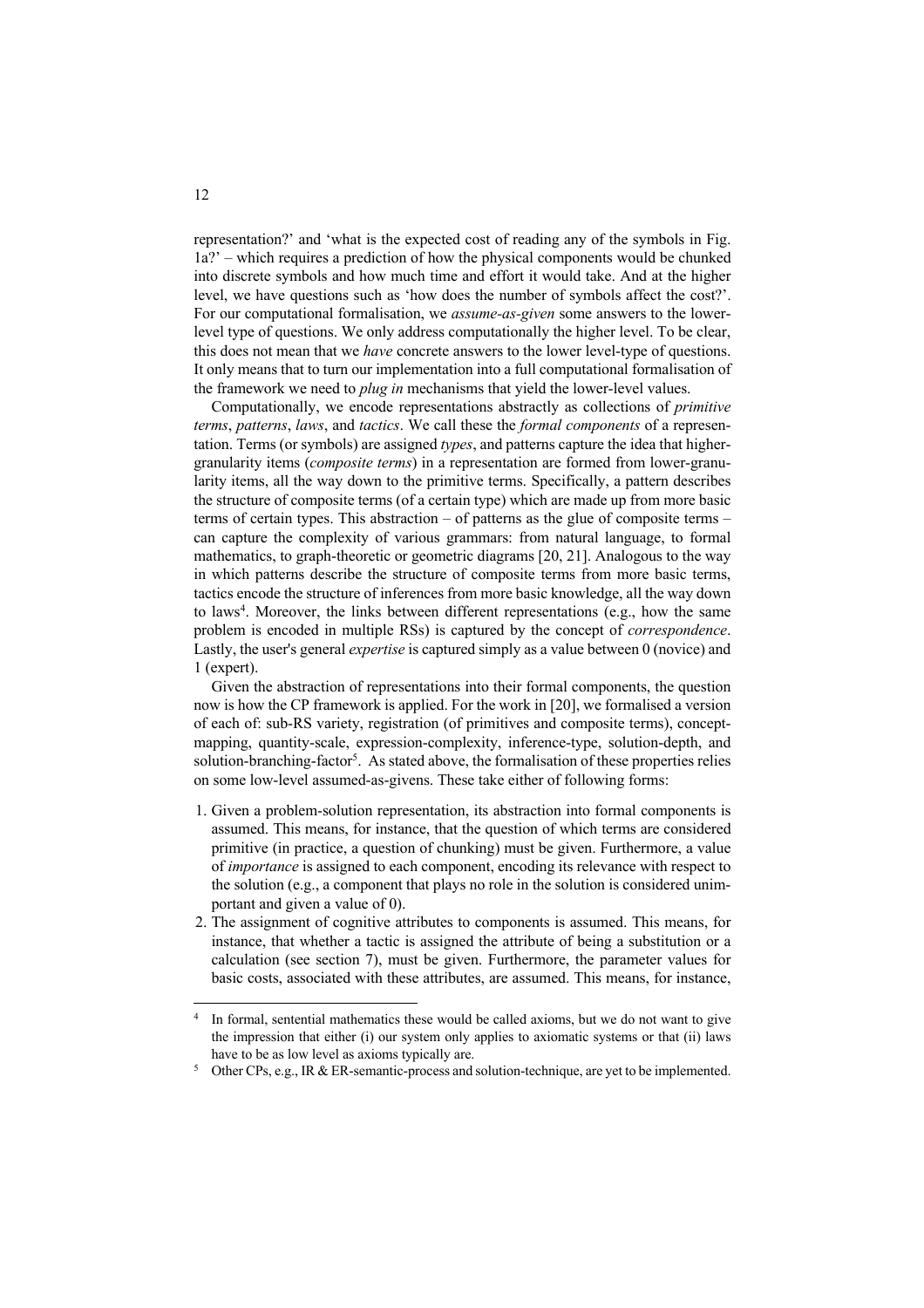that the cost of a single inference which is a calculation is assumed to be twice as costly as that of a simple substitution. Lacking specific and accurate empirical data, ratios such as this one were chosen arbitrarily with the simple constraint that they must preserve the rank order specified by the framework.

Given these low-level assumed values, we assign a cognitive cost for each CP using a variety of methods. For example, registration and inference-type costs are similarly computed as a sum of the basic parameter values for the given components modulated by importance and expertise (expertise is assumed to reduce the impact of noisy components, as these can be ignored). Expression-complexity and solution-branching-factor, on the other hand, are computed from the branchiness and nestiness of patterns and tactics, respectively, with a similar effect from expertise. Quantity-scales is computed via the correspondences of components to arithmetic operators, and concept-mapping is computed via the type of relation given by the correspondence map to a fixed representation. Sub-RS-variety is simply computed from the number of *modes* (a given) which are intended to capture individual formats used in the representation.

Once the cognitive cost associated to each CP is computed, they are combined in a weighted sum, with CPs in higher cognitive level and higher notation granularity being assigned greater weights. Moreover, expertise is assumed to have a stronger impact on the cost of CPs of higher notation granularity components.

Our prototype engine for representation selection can also be used to produce an informational suitability score, which estimates the likelihood that a given RS can be used to represent and solve a problem. An interesting question for future research is how the informational and cognitive computations can be used synergistically. It is clear that it depends on the application in which our framework is employed. Precise formulae for informational suitability and cognitive costs, and details of their implementation can be found in [20].

#### **9.1 Evaluation**

In [20], we presented an evaluation of the effectiveness of the implementation, which is summarised here. Since there are no other systems to compare against, the evaluation was done by comparing computed measures of informational suitability<sup>6</sup> (IS) and cognitive cost against data obtained from surveying expert analysts. That is, was oursystem producing similar rankings as expert humans? The evaluation focused on the domain of probability and the medical problem presented in Section 3, albeit using different values. The RS used were Natural Language (NL), Bayes, Areas, and Contingency Table. The computation of IS was done as stated at the start of this section, and the cognitive cost function was computed considering 3 user profiles, which were set through the general expertise function described above.

Eleven analysts with strong mathematical background completed an online questionnaire, which contained 2 tasks. In Task 1, participants were first shown the description of the medical problem. Then they were asked to give feedback on how informationally

<sup>&</sup>lt;sup>6</sup> Information suitability measures how well a representation encodes the informational content of a problem and is computed using the formal properties of representations.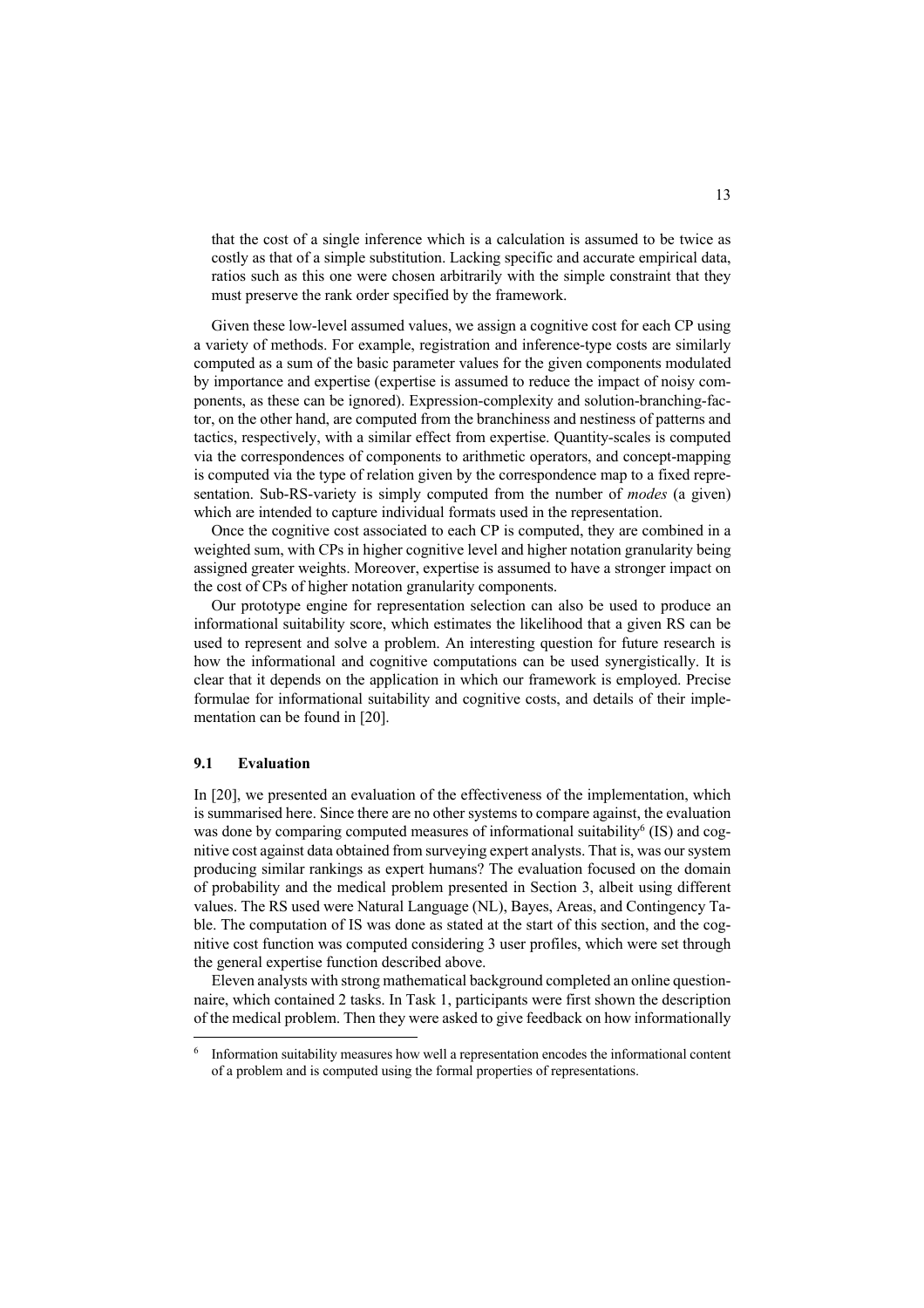sufficient (descriptions of) RSs were using a 7-point Likert scale. In Task 2, participants were asked to rank the same RS descriptions, but for novice, expert and average users.

The mean Likert score given to different RSs in Task 1 was used to derive IS ranking, and the mean of the rank scores across different RS was used to derive the ranking of different RSs for different user profiles. In terms of IS, the rank order produced from the rep2rep system and the analysts was similar for the most and least IS RSs (Bayes and NL, respectively), but different on the Areas and Contingency Table RS. Although the correlation was not significant, it was considered that the overall ranking produced by the system was sensible. In terms of cognitive costs, the rankings given by the analysts and the rep2rep system for the expert and average profiles showed high and statistically significant correlations at  $p<0.05$  (r=0.9), but not for the novice profile. A possible explanation of this result is that users' familiarity with the RS is not yet modelled in the system. Details can be found in [20].

Overall, the results are promising in terms of the AI system being able to recommend effective representations – although more empirical work still needs to be done.

#### **10 Discussion**

To identify cognitive properties that contribute to the cognitive cost of an RS, we formulated the analysis framework, as summarised in Table 1. We proposed 13 diverse CPs. Some relate cost to counts of instances found, some require the calculation of an average to represent some commonly occurring factor, and others propose ranking of processes as guides to relative cost. Although 13 CPs are postulated, we make no claim that they are exhaustive, and note that some are applicable at multiple levels of granularity of RSs. A key feature and potential benefit of the framework is its differentiation of CPs within a two-dimensional space of cognitive level and notation granularity. Given a particular problem-solving process, one can use the dimension to locate its position within the space and, hence, the CPs that are likely to be important factors that impact the cost of the process in different representations. Nonetheless, CPs are not perfectly orthogonal. For example, the number-of-symbols will likely increase with the number of sub-RSs. However, the distinction between these RSs is important, not just because they span very different ranges in the framework, but because we can imagine a situation where one RS *A* is comprised of two sub-RSs, and a second RS *B* without sub-RSs has an equal number-of-symbols. In that case, the RS *A* will have a higher cost because of the challenges related to multiple sub-RSs.

Whilst more extensive justification and rigorous definition could be made about the values of CPs and the rank order of the costs of particular CPs, we consider that the given notions and orders are reasonable.

Note that the three example representations in Fig.1 encode equivalent set concepts. If this were not the case then fair comparisons could not be made [3]. However, the framework does permit comparisons where the ERs of two RSs are not equivalent, as long as any difference is remedied in the IR content of the RS in deficit.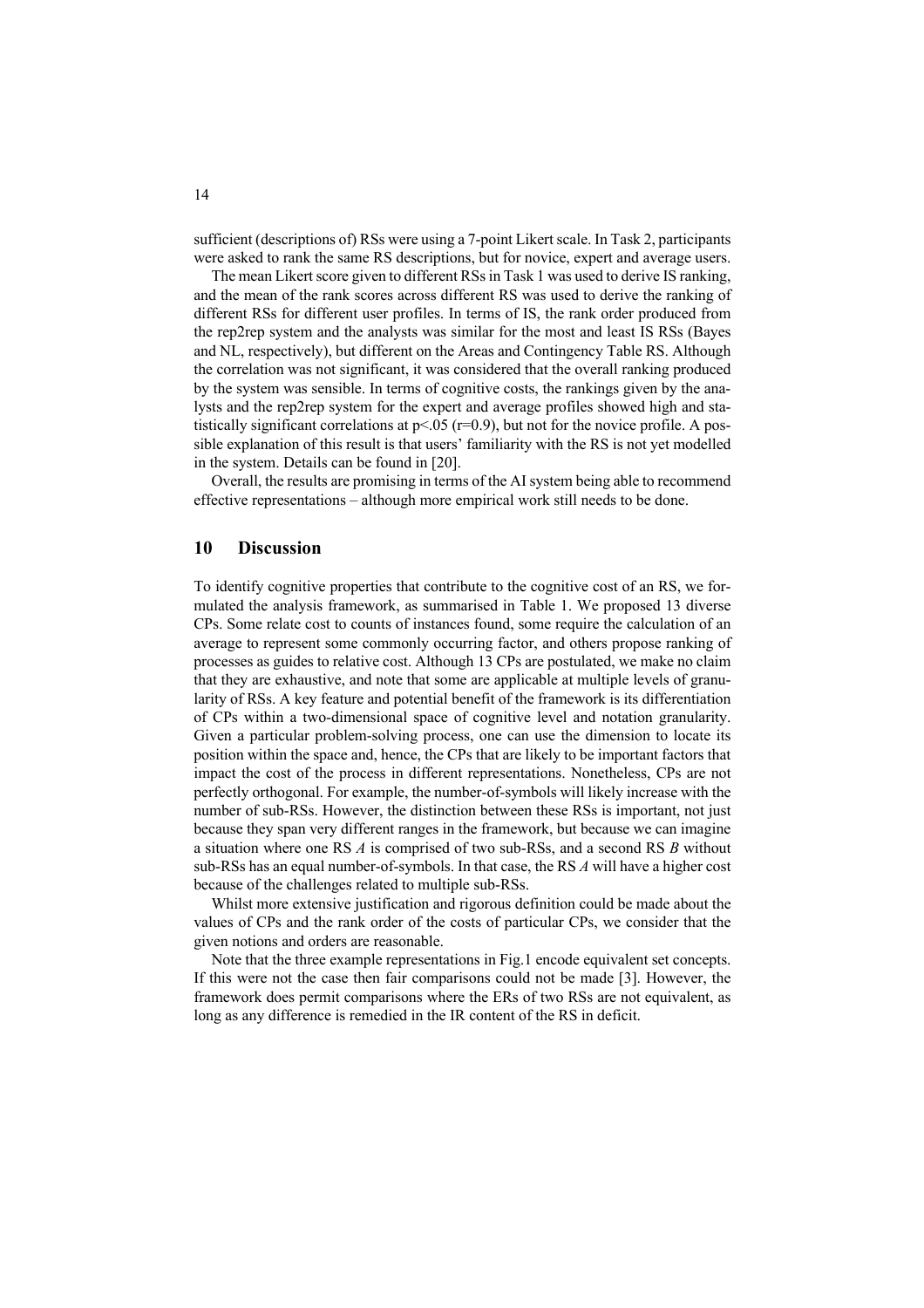As part of our ongoing work with the framework, we are investigating how to combine the CPs into a single cost measure for whole RSs. Three critical issues will need to be addressed.

- 1. How can the disparate measures, with their different scales, be normalised so that they can be reasonably combined?
- 2. What weighting should be given to those normalised CPs, as they naturally have different levels of impact?
- 3. How should the weights of each CP be moderated given differences in individual's expertise with alternative RSs?

Our first prototype representation selection engine rep2rep, described in Section 9, provides one tentative solution to the first two issues, at least for selected CPs. More broadly and fortunately, the framework supports our analyses of the questions, because it acknowledges the range of granularity scales applicable in the use of RSs. For instance, we have some basis to examine trade-offs between changes to CPs at the lower levels (registration, semantic encoding), which have small impacts on numerous symbols and expressions, versus changes to CPs at higher levels (inference and solution), which impact just a few large-scale procedures.

**Acknowledgements.** We thank Gem Stapleton, from Cambridge University, for her comments and suggestions for this paper. This work was supported by the EPSRC grants EP/R030650/1, EP/T019603/1, EP/R030642/1, and EP/T019034/1.

#### **References**

- 1. Anderson, J.R.: Spanning seven orders of magnitude: a challenge for cognitive modeling. Cognitive Science, 26, 85-112 (2002).
- 2. Card, S., MacKinlay, J., Shneiderman, B.: Readings in information visualization: Using vision to think. Morgan Kaufmann Publishers, San Francisco, Calif (1999).
- 3. Cheng, P.C.-H.: Electrifying diagrams for learning: principles for effective representational systems. Cognitive Science*,* 26(6), 685-736 (2002).
- 4. Cheng, P.C.-H.: Probably good diagrams for learning: Representational epistemic re-codification of probability theory. Topics in Cognitive Science, 3(3), 475-498 (2011).
- 5. Cheng, P.C.-H.: What constitutes an effective representation? In Jamnik, M., Uesaka, Y., Elzer Schwartz, S. (eds.), Diagrammatic Representation and Inference, Diagrams 2016. LNCS, vol. 9781, pp. 17-31. Springer, Cham (2016).
- 6. Cleveland, W.S., McGill, R.: Graphical perception and graphical methods for analysing scientific data. Science, 229, 828-833 (1985).
- 7. Finke, R.A.: Principles of mental imagery. The MIT Press, Cambridge, MA (1989).
- 8. Green, T.R.G.: Cognitive dimensions of notations. In Sutcliffe, A., Maclaulay, L. (eds.), People and Computers V. LNCS, vol. 2117, pp. 443-460. Cambridge University Press, Cambridge (1989).
- 9. Gurr, C.A.: On the isomorphism, or lack of it, of representations. In Marriott, K., Meyer, B. (eds.), Visual Language Theory. pp. 293-306. Springer-Verlag, New York, NY (1998).
- 10. Halford, G.S., Baker, R., McCredden, J.E., Bain, J.D.: How many variables can humans process? Psychological Science, 16, 70-76 (2005).